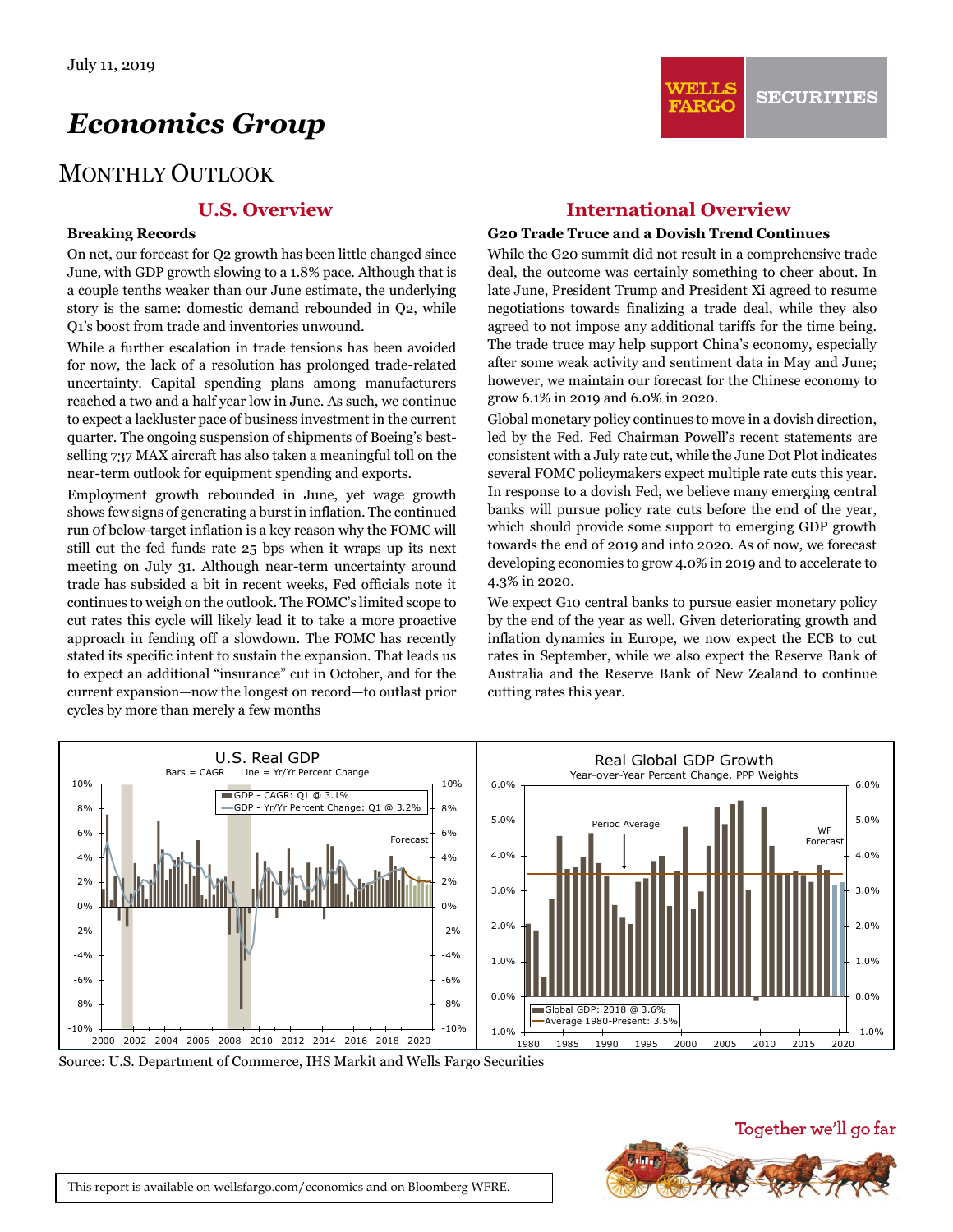### **Breaking Records**

This month the U.S. expansion enters its 11th year to become the longest on record. With the unprecedented duration has come anxiety about another downturn under the premise that all good things must eventually come to an end. While that may be, **the U.S. economy remains in fairly good shape.** 

On net, our forecast for Q2 growth has been little changed since June, with GDP growth slowing to a 1.8% pace. Although that is a couple tenths weaker than our June estimate, the underlying story is the same: domestic demand rebounded in Q2, while Q1's boost from trade and trade and inventories unwound.

Upward revisions to household outlays early in the second quarter put real consumer spending on pace to increase 3.4% in Q2, about half a point higher than our previous estimate. That reflects some catch-up from an unusually weak Q1, so we expect spending will settle down to about a 2% pace in the second half of the year (bottom left chart). Household balance sheets generally remain strong, and real income continues to grow at a decent clip thanks to further job and wage gains, along with low inflation. Consumer confidence, however, has wavered slightly, which will keep spending on a subdued path relative to the past year.

As we assumed in our prior month's forecast, President Trump and Chinese President Xi did not make any breakthroughs on trade when they met at the G 20 summit, but they agreed to keep negotiating. While a further escalation in trade tensions has been avoided for now, the lack of a resolution has prolonged trade-related uncertainty. Capital spending plans among manufacturers reached a two and a half year low in June. As such, we continue to expect a lackluster pace of business investment. Spending on structures is set to decline in the second quarter amid a pullback in energy-related investment. Equipment spending is also poised to contract; nondefense capital goods shipments have fallen sharply over the past few months (bottom right chart).

A significant portion of the weakness in equipment spending can be tied to Boeing suspending shipments of its best-selling 737 MAX model. Ex-aircraft, private capital goods shipments continue to grind higher, although the 1.5% clip over the past three months is less than half the pace of Q1. We now assume 737 MAX shipments will resume in the fourth quarter, with the longer grounding and broader weakness in capital goods orders leading to another negative print for equipment spending in Q3. Boeing's suspension of shipments has also taken a toll on exports. Along with a pickup in imports and broader slowdown in exports as global growth flounders, trade is on track to shave about half a point from topline GDP in Q2. Inventories are also aligned for a steeper correction. We now estimate inventories will lop off nearly a full point from headline growth.

Employment growth rebounded in June, allaying fears of a sharp deterioration in the labor market. While job growth is expected to cool further in the coming months, it should remain strong enough for further tightening in the labor market. Yet wage growth shows few signs of generating a burst in inflation. Core PCE inflation is likely to remain below 2% on a year-ago basis until early next year given solid productivity growth and low inflation expectations.

**The continued run 0f below-target inflation is a key reason why the FOMC will still cut the fed funds rate 25 bps when it wraps up its next meeting on July 31**. Although near-term uncertainty around trade has subsided a bit in recent weeks, Fed officials note it continues to weigh on the outlook. The FOMC's limited scope to cut rates will likely lead it to take a more proactive approach in fending off a slowdown. Markets are currently pricing in a 100% chance of a cut at the July meeting, risking a visceral reaction a la December if the FOMC holds fire. Moreover, the committee has recently stated its specific intent to sustain the expansion. That leads us to expect an additional "insurance" cut come October, and for the current expansion to outlast prior cycles by more than merely a few months.



Source: U.S. Department of Commerce and Wells Fargo Securities

-30%

-20%

-10%

0%

10%

20%

30%

40%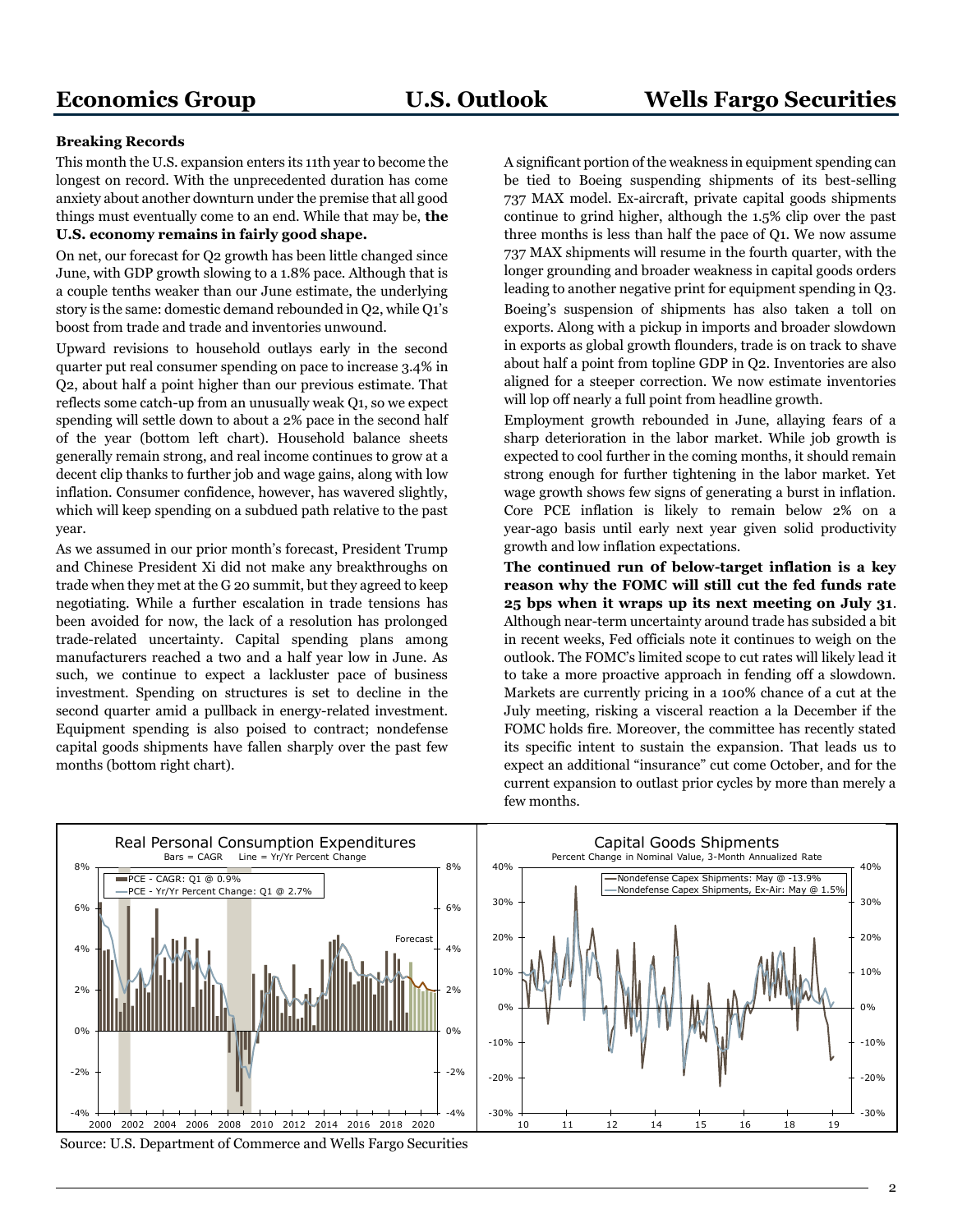## **Economics Group U.S. Economic Forecast Wells Fargo Securities**

|                                                                    |             |                |                |             |                  |                  | <b>Wells Fargo U.S. Economic Forecast</b> |             |                  |                  |             |                  |                 |                  |             |             |             |             |                 |             |
|--------------------------------------------------------------------|-------------|----------------|----------------|-------------|------------------|------------------|-------------------------------------------|-------------|------------------|------------------|-------------|------------------|-----------------|------------------|-------------|-------------|-------------|-------------|-----------------|-------------|
|                                                                    |             |                |                |             | Actual           |                  |                                           |             |                  |                  |             |                  | <b>Forecast</b> |                  |             |             | Actual      |             | <b>Forecast</b> |             |
|                                                                    |             |                | 2017           |             |                  |                  | 2018                                      |             |                  |                  | 2019        |                  |                 |                  | 2020        |             | 2017        | 2018        | 2019            | 2020        |
| Real Gross Domestic Product (a)                                    | 10<br>1.8   | 20<br>3.0      | 3Q<br>2.8      | 4Q<br>2.3   | <b>10</b><br>2.2 | <b>2Q</b><br>4.2 | 3Q<br>3.4                                 | 4Q<br>2.2   | <b>10</b><br>3.1 | <b>2Q</b><br>1.8 | 30<br>2.2   | <b>40</b><br>1.7 | 10<br>2.4       | <b>2Q</b><br>2.2 | 30<br>$1.8$ | 4Q<br>1.8   | 2.2         | 2.9         | 2.6             | 2.1         |
| Personal Consumption                                               | 1.8         | 2.9            | 2.2            | 3.9         | 0.5              | 3.8              | 3.5                                       | 2.5         | 0.9              | 3.4              | 2.2         | 2.1              | 2.0             | 2.0              | 1.9         | 1.9         | 2.5         | 2.6         | 2.4             | 2.1         |
| <b>Business Fixed Investment</b>                                   | 9.6         | 7.3            | 3.4            | 4.8         | 11.5             | 8.7              | 2.5                                       | 5.4         | 4.4              | 0.0              | 2.1         | 4.3              | 3.9             | 3.6              | 2.9         | 2.8         | 5.3         | 6.9         | 3.5             | 3.3         |
| Equipment                                                          | 9.1         | 9.7            | 9.8            | 9.9         | 8.5              | 4.6              | 3.4                                       | 6.6         | $-1.0$           | $-2.8$           | $-0.5$      | 3.9              | 3.1             | 2.6              | 2.1         | 2.0         | 6.1         | 7.4         | 1.3             | 2.1         |
| <b>Intellectual Property Products</b>                              | 8.0         | 6.6            | 1.7            | 0.7         | 14.1             | 10.5             | 5.6                                       | 10.7        | 12.0             | 6.2              | 5.0         | 4.6              | 4.7             | 4.6              | 3.7         | 3.6         | 4.6         | 7.5         | 8.4             | 4.6         |
| Structures                                                         | 12.8        | 3.8            | $-5.7$         | 1.3         | 13.9             | 14.5             | $-3.4$                                    | $-3.9$      | 4.3              | $-5.0$           | 3.0         | 4.5              | 4.5             | 4.0              | 3.5         | 3.5         | 4.6         | 5.0         | 0.4             | 3.4         |
| Residential Construction                                           | 11.1        | $-5.5$         | $-0.5$         | 11.1        | $-3.4$           | $-1.3$           | $-3.6$                                    | $-4.7$      | $-2.0$           | $-1.5$           | 2.5         | 2.0              | 2.0             | 1.5              | 1.5         | 1.5         | 3.3         | $-0.3$      | $-1.8$          | 1.7         |
| Government Purchases                                               | $-0.8$      | 0.0            | $-1.0$         | 2.4         | 1.5              | 2.5              | 2.6                                       | $-0.4$      | 2.8              | 5.2              | 1.4         | 0.8              | 0.7             | 0.5              | 0.4         | 0.3         | $-0.1$      | 1.5         | 2.3             | 1.0         |
| Net Exports                                                        | $-845.5$    | $-844.1$       | $-845.9$       | $-899.2$    | $-902.4$         | $-841.0$         | $-949.7$                                  | $-955.7$    | $-905.0$         | $-931.8$         | $-926.0$    | $-939.3$         | $-932.2$        | $-931.0$         | $-934.2$    | $-933.6$    | $-858.7$    | $-912.2$    | $-925.5$        | $-932.7$    |
| Pct. Point Contribution to GDP                                     | $-0.1$      | 0.1            | 0.0            | $-0.9$      | 0.0              | 1.2              | $-2.0$                                    | $-0.1$      | 0.9              | $-0.6$           | 0.1         | $-0.3$           | 0.1             | 0.0              | $-0.1$      | 0.0         | $-0.4$      | $-0.3$      | $-0.1$          | 0.0         |
| Inventory Change                                                   | $-2.4$      | 11.9           | 64.4           | 16.1        | 30.3             | $-36.8$          | 89.8                                      | 96.8        | 122.8            | 82.0             | 80.0        | 68.0             | 75.0            | 80.0             | 80.0        | 80.0        | 22.5        | 45.0        | 88.2            | 78.8        |
| Pct. Point Contribution to GDP                                     | $-0.8$      | 0.2            | 1.0            | $-0.9$      | 0.3              | $-1.2$           | 2.3                                       | 0.1         | 0.6              | $-0.9$           | 0.0         | $-0.3$           | 0.1             | 0.1              | 0.0         | 0.0         | 0.0         | 0.1         | 0.2             | 0.0         |
|                                                                    |             |                |                |             |                  |                  |                                           |             |                  |                  |             |                  |                 |                  |             |             |             |             |                 |             |
| Nominal GDP (a)<br>Real Final Sales                                | 3.9<br>2.6  | 4.2<br>2.8     | 4.8<br>1.8     | 5.1<br>3.2  | 4.3<br>1.9       | 7.6<br>5.4       | 4.9<br>1.0                                | 4.1<br>2.1  | 3.8<br>2.6       | 4.4<br>2.9       | 3.8<br>2.3  | 3.9<br>2.0       | 4.6<br>2.3      | 4.3<br>2.1       | 3.6<br>1.8  | 3.6<br>1.8  | 4.2<br>2.2  | 5.2<br>2.7  | 4.3<br>2.5      | 4.1<br>2.2  |
| Retail Sales (b)                                                   | 4.9         | 4.0            | 4.1            | 5.5         | 4.7              | 5.7              | 5.6                                       | 3.4         | 2.8              | 3.3              | 3.5         | 4.5              | 5.1             | 4.4              | 4.4         | 3.8         | 4.6         | 4.8         | 3.5             | 4.4         |
|                                                                    |             |                |                |             |                  |                  |                                           |             |                  |                  |             |                  |                 |                  |             |             |             |             |                 |             |
| Inflation Indicators (b)                                           |             |                |                |             |                  |                  |                                           |             |                  |                  |             |                  |                 |                  |             |             |             |             |                 |             |
| PCE Deflator                                                       | 2.0         | 1.6            | 1.6            | 1.8         | 1.9              | 2.2              | 2.2                                       | 1.9         | 1.4              | 1.5              | 1.5         | 1.7              | 2.1             | 2.0              | 2.0         | 1.9         | 1.8         | 2.0         | 1.5             | 2.0         |
| "Core" PCE Deflator                                                | 1.8         | 1.6            | 1.5            | 1.6         | 1.7              | 1.9              | 2.0                                       | 1.9         | 1.7              | 1.6              | 1.7         | 1.8              | 2.0             | 2.0              | 2.0         | 1.9         | 1.6         | 1.9         | 1.7             | 2.0         |
| Consumer Price Index                                               | 2.5<br>2.1  | 1.9            | 2.0<br>1.7     | 2.1         | 2.2<br>1.9       | 2.7              | 2.6                                       | 2.2<br>2.2  | 1.6<br>2.1       | 1.8<br>2.0       | 1.8<br>2.1  | 1.9<br>2.1       | 2.3<br>2.1      | 2.2              | 2.2<br>2.2  | 2.2<br>2.1  | 2.1<br>1.8  | 2.4         | 1.8             | 2.2<br>2.1  |
| "Core" Consumer Price Index<br>Producer Price Index (Final Demand) | 2.0         | 1.8<br>2.2     | 2.4            | 1.8<br>2.7  | 2.8              | 2.2<br>3.0       | 2.2<br>3.1                                | 2.8         | 2.0              | 1.9              | 1.9         | 1.7              | 2.4             | 2.1<br>2.3       | 2.4         | 2.3         | 2.3         | 2.1<br>2.9  | 2.1<br>1.9      | 2.3         |
| Employment Cost Index                                              | 2.4         | 2.4            | 2.5            | 2.6         | 2.7              | 2.8              | 2.8                                       | 2.9         | 2.8              | 3.0              | 3.0         | 3.1              | 3.2             | 3.2              | 3.3         | 3.3         | 2.5         | 2.8         | 3.0             | 3.2         |
|                                                                    |             |                |                |             |                  |                  |                                           |             |                  |                  |             |                  |                 |                  |             |             |             |             |                 |             |
| Real Disposable Income (a)                                         | 4.5         | 2.2            | 2.2            | 2.3         | 4.4              | 1.8              | 2.6                                       | 3.2         | 2.0              | 3.3              | 3.0         | 2.9              | 2.4             | 2.8              | 1.5         | 2.3         | 2.6         | 2.8         | 2.7             | 2.6         |
| Nominal Personal Income (b)                                        | 4.1         | 4.3            | 4.5            | 4.6         | 4.3              | 4.5              | 4.5                                       | 4.3         | 3.8              | 4.1              | 4.2         | 4.2              | 4.4             | 4.2              | 3.9         | 3.6         | 4.4         | 4.4         | 4.1             | 4.0         |
| Industrial Production (a)                                          | 2.4<br>75.5 | 5.6<br>76.5    | $-0.8$<br>76.3 | 7.5<br>77.6 | 2.3<br>77.9      | 4.6<br>78.5      | 5.2<br>79.1                               | 3.9<br>79.4 | $-2.2$<br>78.6   | $-0.8$<br>78.3   | 2.0<br>78.9 | 1.9<br>79.1      | 0.2<br>79.0     | 0.7<br>79.1      | 0.7<br>79.0 | 0.1<br>78.9 | 2.3<br>76.5 | 3.9<br>78.7 | 1.3<br>78.7     | 0.8<br>79.0 |
| Capacity Utilization<br>Corporate Profits Before Taxes (b)         | 3.0         | 3.6            | 2.8            | 3.3         | 5.9              | 7.3              | 10.4                                      | 7.4         | 3.4              | 2.7              | 3.5         | 2.1              | 1.4             | 0.5              | $-2.5$      | $-3.0$      | 3.2         | 7.8         | 2.9             | $-0.9$      |
| Corporate Profits After Taxes                                      | 6.0         | 6.2            | 6.4            | 7.3         | 15.1             | 15.8             | 19.6                                      | 14.3        | 2.4              | 2.5              | 3.3         | 1.9              | 1.3             | 0.4              | $-2.8$      | $-3.3$      | 6.5         | 16.2        | 2.5             | $-1.2$      |
|                                                                    |             |                |                |             |                  |                  |                                           |             |                  |                  |             |                  |                 |                  |             |             |             |             |                 |             |
| Federal Budget Balance (c)                                         | $-317$      | $\overline{4}$ | $-143$         | $-225$      | $-375$           | $-7$             | $-172$                                    | $-319$      | $-372$           | $-55$            | $-203$      | $-300$           | $-447$          | $-69$            | $-234$      | $-314$      | $-666$      | $-779$      | $-950$          | $-1050$     |
| Trade Weighted Dollar Index (d)                                    | 112.9       | 109.7          | 104.1          | 106.1       | 103.1            | 107.3            | 107.6                                     | 110.1       | 109.8            | 109.7            | 109.3       | 108.8            | 108.0           | 107.0            | 105.8       | 104.5       | 108.9       | 106.4       | 109.4           | 106.3       |
| Nonfarm Payroll Change (e)                                         | 173         | 190            | 136            | 218         | 228              | 243              | 189                                       | 233         | 174              | 171              | 155         | 150              | 190             | 420              | $-100$      | 15          | 179         | 223         | 162             | 131         |
| Unemployment Rate                                                  | 4.6         | 4.4            | 4.3            | 4.1         | 4.1              | 3.9              | 3.8                                       | 3.8         | 3.9              | 3.6              | 3.6         | 3.6              | 3.5             | 3.4              | 3.6         | 3.6         | 4.4         | 3.9         | 3.7             | 3.5         |
| Housing Starts (f)                                                 | 1.23        | 1.17           | 1.18           | 1.26        | 1.32             | 1.26             | 1.23                                      | 1.19        | 1.21             | 1.28             | 1.31        | 1.30             | 1.28            | 1.29             | 1.30        | 1.30        | 1.20        | 1.25        | 1.27            | 1.29        |
| Light Vehicle Sales (g)                                            | 17.1        | 16.8           | 17.1           | 17.6        | 17.1             | 17.2             | 16.9                                      | 17.5        | 16.8             | 17.0             | 16.7        | 16.6             | 16.6            | 16.5             | 16.4        | 16.3        | 17.1        | 17.2        | 16.8            | 16.5        |
| Crude Oil - Brent - Front Contract (h)                             | 54.6        | 50.8           | 52.2           | 61.4        | 66.9             | 74.6             | 75.8                                      | 68.6        | 63.8             | 67.6             | 65.0        | 60.0             | 60.0            | 60.0             | 62.0        | 65.0        | 54.7        | 71.5        | 64.1            | 61.8        |
| Quarter-End Interest Rates (i)                                     |             |                |                |             |                  |                  |                                           |             |                  |                  |             |                  |                 |                  |             |             |             |             |                 |             |
| Federal Funds Target Rate                                          | 1.00        | 1.25           | 1.25           | 1.50        | 1.75             | 2.00             | 2.25                                      | 2.50        | 2.50             | 2.50             | 2.25        | 2.00             | 2.00            | 2.00             | 2.00        | 2.00        | 1.13        | 1.96        | 2.31            | 2.00        |
| 3 Month LIBOR                                                      | 1.15        | 1.30           | 1.33           | 1.69        | 2.31             | 2.34             | 2.40                                      | 2.81        | 2.60             | 2.32             | 2.25        | 2.15             | 2.20            | 2.15             | 2.15        | 2.15        | 1.26        | 2.31        | 2.33            | 2.16        |
| Prime Rate                                                         | 4.00        | 4.25           | 4.25           | 4.50        | 4.75             | 5.00             | 5.25                                      | 5.50        | 5.50             | 5.50             | 5.25        | 5.00             | 5.00            | 5.00             | 5.00        | 5.00        | 4.13        | 4.96        | 5.31            | 5.00        |
| Conventional Mortgage Rate                                         | 4.20        | 3.90           | 3.81           | 3.94        | 4.44             | 4.57             | 4.63                                      | 4.64        | 4.28             | 3.80             | 3.80        | 3.90             | 3.95            | 4.00             | 4.00        | 4.05        | 3.99        | 4.54        | 3.95            | 4.00        |
| 3 Month Bill                                                       | 0.76        | 1.03           | 1.06           | 1.39        | 1.73             | 1.93             | 2.19                                      | 2.45        | 2.40             | 2.12             | 2.00        | 1.85             | 1.90            | 1.85             | 1.85        | 1.85        | 0.95        | 1.97        | 2.09            | 1.86        |
| 6 Month Bill                                                       | 0.91        | 1.14           | 1.20           | 1.53        | 1.93             | 2.11             | 2.36                                      | 2.56        | 2.44             | 2.09             | 1.95        | 1.90             | 1.95            | 1.90             | 1.90        | 1.90        | 1.07        | 2.14        | 2.10            | 1.91        |
| 1 Year Bill                                                        | 1.03        | 1.24           | 1.31           | 1.76        | 2.09             | 2.33             | 2.59                                      | 2.63        | 2.40             | 1.92             | 1.90        | 1.90             | 1.95            | 1.90             | 1.95        | 1.95        | 1.20        | 2.33        | 2.03            | 1.94        |
| 2 Year Note                                                        | 1.27        | 1.38           | 1.47           | 1.89        | 2.27             | 2.52             | 2.81                                      | 2.48        | 2.27             | 1.75             | 1.85        | 1.90             | 1.95            | 1.95             | 2.00        | 2.00        | 1.40        | 2.53        | 1.94            | 1.98        |
| 5 Year Note                                                        | 1.93        | 1.89           | 1.92           | 2.20        | 2.56             | 2.73             | 2.94                                      | 2.51        | 2.23             | 1.76             | 1.95        | 2.00             | 2.05            | 2.10             | 2.15        | 2.15        | 1.91        | 2.75        | 1.99            | 2.11        |
| 10 Year Note                                                       | 2.40        | 2.31           | 2.33           | 2.40        | 2.74             | 2.85             | 3.05                                      | 2.69        | 2.41             | 2.00             | 2.20        | 2.30             | 2.35            | 2.40             | 2.40        | 2.45        | 2.33        | 2.91        | 2.23            | 2.40        |
| 30 Year Bond                                                       | 3.02        | 2.84           | 2.86           | 2.74        | 2.97             | 2.98             | 3.19                                      | 3.02        | 2.81             | 2.52             | 2.65        | 2.75             | 2.80            | 2.85             | 2.90        | 2.95        | 2.89        | 3.11        | 2.68            | 2.88        |

Forecast as of: July 11, 2019

Notes: (a) Compound Annual Growth Rate Quarter-over-Quarter (f) Millions of Units - Annual Data - Not Seasonally Adjusted

(b) Year-over-Year Percentage Change<br>
(c) Quarterly Data - Average Monthly SA<br>
(c) Quarterly Sum - Billions USD; Annual Data Represent Averages of Daily Close<br>
(d) Pederal Reserve Advanced Foreign Economies Index, 2006=100

(b) Year-over-Year-over-Year-over-Year-over-Year-over-Year-over-Year-Out-Year (g) Quarterly Data - Average Monthly SAAR; Annual Data - Actual Total Vehicles Sold<br>(h) Quarterly Average of Daily Close

(d) Federal Reserve Advanced Foreign Economies Index, 2006=100 - Quarter End (d) Federal Reserve Advanced Foreign Economies Index, 2006=100 - Quarter End (e) Average Monthly Change

Source: Federal Reserve Board, IHS Markit, U.S. Department of Commerce, U.S. Department of Labor and Wells Fargo Securities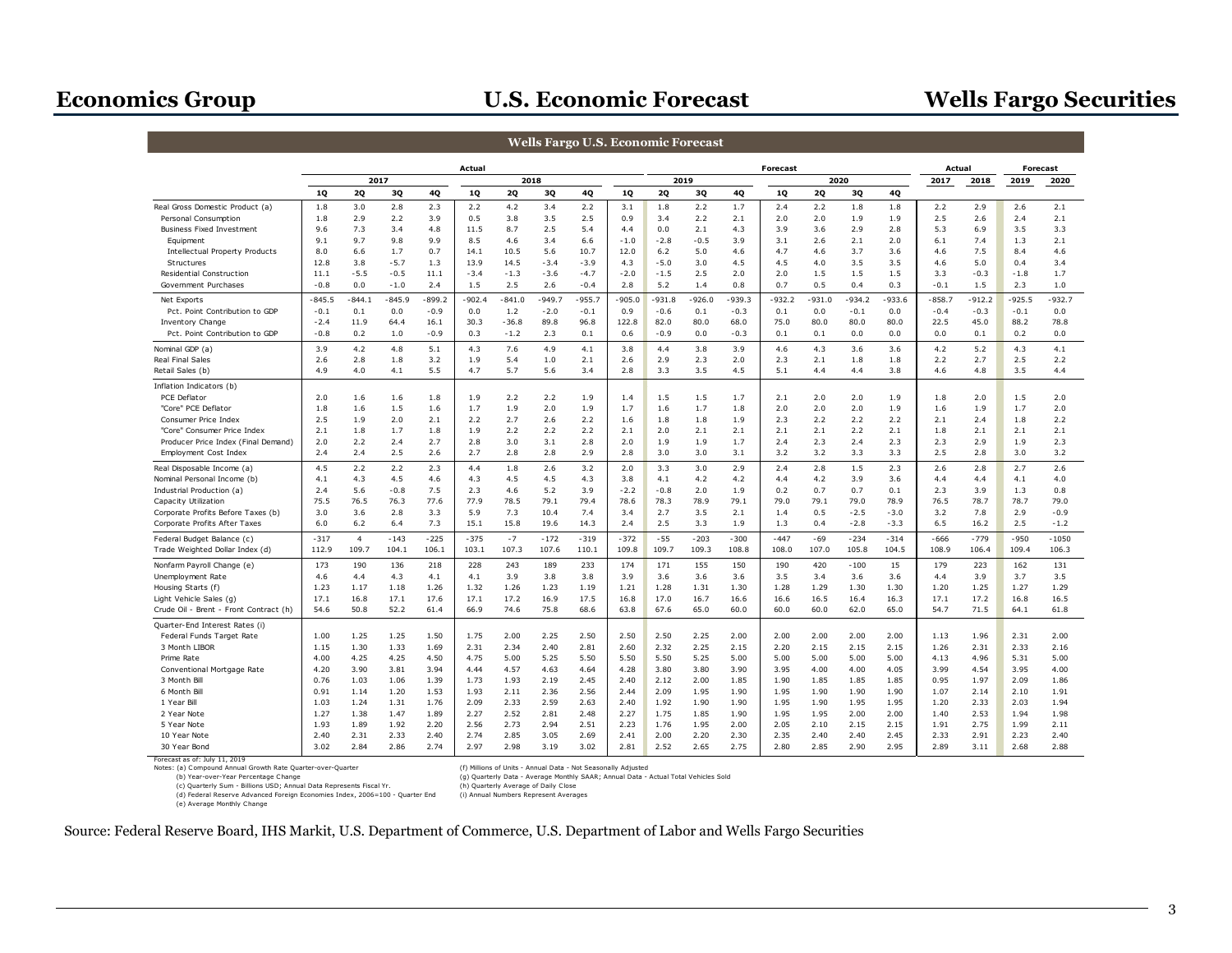### **G20 Summit Results in U.S.-China Trade Truce**

After weeks of heightened rhetoric and escalating U.S.-China trade tensions, President Trump and Chinese President Xi finally met at the G20 summit in late June. Market participants had placed a particular focus on the Trump-Xi meeting, hoping the two presidents would find a way to de-escalate trade tensions and ultimately complete a comprehensive trade deal. While a trade deal was not finalized, Trump and Xi did agree to resume negotiations and temporarily halt the imposition of additional tariffs. This "trade truce" provided global markets with some renewed optimism that both sides will avoid a full tariff escalation scenario and eventually make a deal on trade.

The trade truce may have come at the right time for China, as some key indicators for China's economy continued to soften in both May and June. In particular, industrial production slowed to 5.0% year-over-year in May, while fixed asset investment growth slowed to 5.6% year-to-date in May, down from 6.1% a month earlier. Sentiment data also ticked lower in June, with the Caixin manufacturing PMI falling to 49.4, dropping into contractionary territory for the first time since February. The Caixin services PMI also eased in June, and although well above the breakeven 50 level, has dropped significantly over the course of the year.

Despite indications of further softening in the Chinese economy, we have not downgraded our GDP forecasts at this time. While indicators of economic activity and sentiment continue to soften, we believe the People's Bank of China (PBoC) has enough policy tools to provide adequate stimulus to the domestic economy and support growth in the short-term. These policy tools include further cuts in the Reserve Requirement Ratio (RRR) and additional government spending, although the recent trade truce may also provide some support to the economy. As of now, **we maintain our forecast for the Chinese economy to grow 6.1% in 2019 and only slow modestly to 6.0% in 2020.**

### **Global Central Banks Continue to Turn Dovish**

There has been a notable shift towards a more dovish outlook for global monetary policy. Driving this development has been the dovish commentary and signals from the Fed in response to economic data suggesting a gradual growth slowdown in the United States. This was most evident in recent statement from Fed Chair Powell, which we view as consistent with a July rate cut. The FOMC's most recent Dot Plot also indicates several policymakers expect multiple rate cuts by the end of this year.

In response to the Fed's dovish stance, we believe the global backdrop has become more supportive of emerging economies, while the incentive for many emerging central banks to keep policy rates relatively high is starting to diminish. Our recent analysis suggests that many emerging central banks have policy space to cut interest rates, and we believe many of these central banks will choose to pursue rate cuts by the end of the year. In particular, we see respective central banks in Mexico, Russia, Indonesia and South Africa all pursuing easier monetary policy. G10 central banks should also have scope to reduce policy rates by the end of the year; however, we believe this will be due to subdued domestic economies rather than the Fed's dovish stance. The broader Eurozone economy continues to struggle, with ECB President Mario Draghi suggesting additional monetary stimulus could be required. Given Draghi's statements, along with deteriorating growth and inflation expectations, **we now believe the ECB will cut policy rates in September of this year**.

We also expect other G10 central banks to continue easing monetary policy as their respective economies slowdown, in particular the Reserve Bank of Australia (RBA) and the Reserve Bank of New Zealand (RBNZ). The RBA has already reduced policy rates 50 bps this year, while the RBNZ has cut rates 25 bps in an effort to cushion economic growth.



Source: Bloomberg LP, IHS Markit and Wells Fargo Securities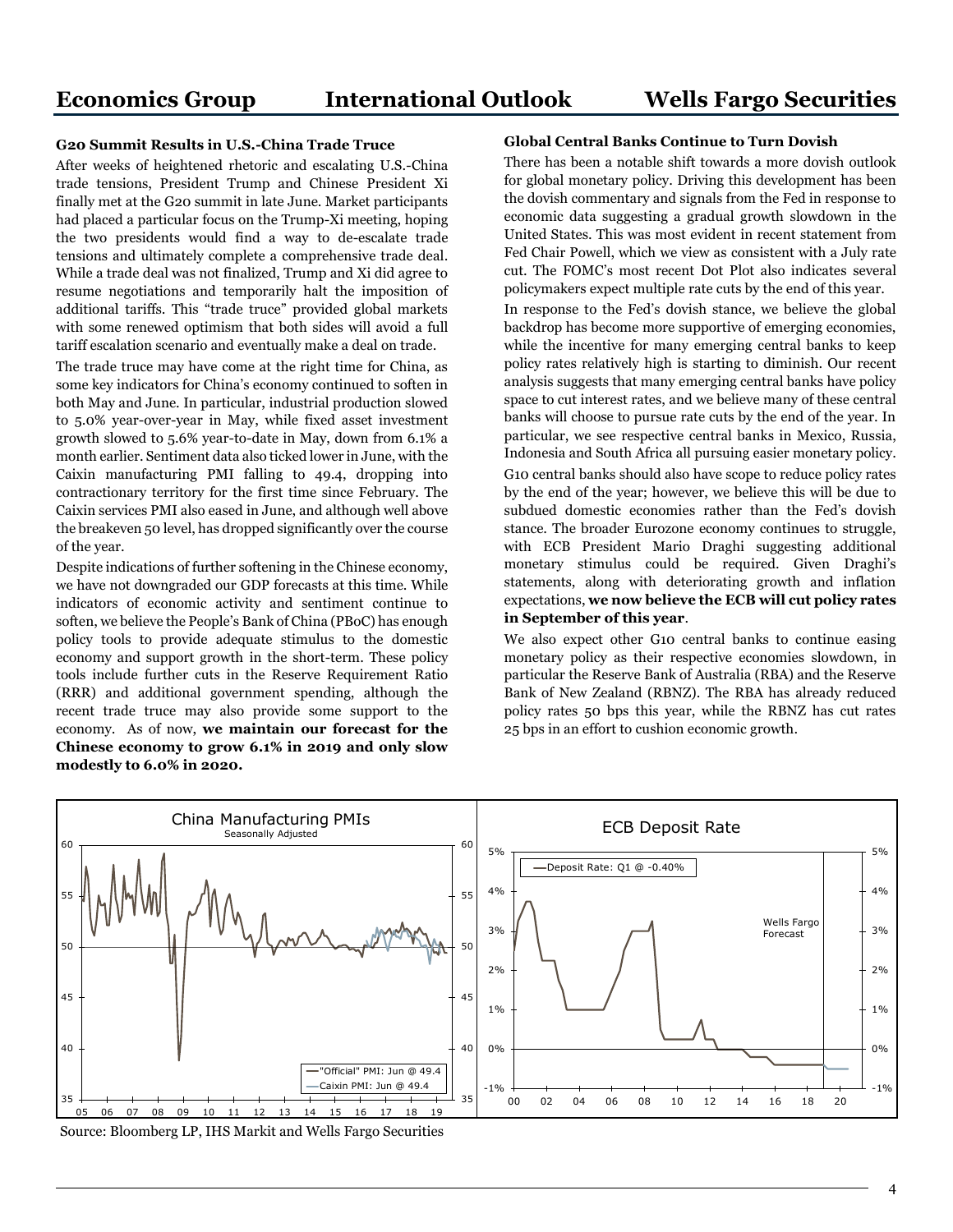| <b>Wells Fargo International Economic Forecast</b> |      |            |      |            |         |         |  |  |
|----------------------------------------------------|------|------------|------|------------|---------|---------|--|--|
| (Year-over-Year Percent Change)                    |      |            |      |            |         |         |  |  |
|                                                    |      | <b>GDP</b> |      | <b>CPI</b> |         |         |  |  |
|                                                    | 2018 | 2019       | 2020 | 2018       | 2019    | 2020    |  |  |
| Global (PPP Weights)                               | 3.6% | 3.2%       | 3.3% | 3.6%       | 3.3%    | 3.5%    |  |  |
| Advanced Economies <sup>1</sup>                    | 2.2% | 2.0%       | 1.8% | 2.0%       | 1.7%    | 2.0%    |  |  |
| <b>United States</b>                               | 2.9% | 2.6%       | 2.1% | 2.4%       | 1.8%    | 2.2%    |  |  |
| Eurozone                                           | 1.9% | 1.2%       | 1.4% | 1.8%       | 1.4%    | 1.5%    |  |  |
| United Kingdom                                     | 1.4% | 1.3%       | 1.4% | 2.5%       | 2.0%    | 2.0%    |  |  |
| Japan                                              | 0.8% | $0.7\%$    | 0.4% | $1.0\%$    | 0.8%    | $1.2\%$ |  |  |
| Canada                                             | 1.9% | 1.3%       | 1.8% | 2.3%       | 1.9%    | 2.0%    |  |  |
| Developing Economies <sup>1</sup>                  | 4.5% | 4.0%       | 4.3% | 4.8%       | 4.5%    | 4.6%    |  |  |
| China                                              | 6.6% | 6.1%       | 6.0% | 2.1%       | 2.3%    | 2.3%    |  |  |
| India                                              | 7.4% | 6.2%       | 6.8% | 3.9%       | $3.3\%$ | 4.4%    |  |  |
| Mexico                                             | 2.0% | 1.3%       | 1.7% | 4.9%       | 4.0%    | 3.8%    |  |  |

Forecast as of: July 11, 2019

<sup>1</sup>Aggregated Using PPP Weights

| <b>Wells Fargo International Interest Rate Forecast</b> |              |          |                              |                |                |          |  |  |  |  |  |
|---------------------------------------------------------|--------------|----------|------------------------------|----------------|----------------|----------|--|--|--|--|--|
| (End of Quarter Rates)                                  |              |          |                              |                |                |          |  |  |  |  |  |
|                                                         |              |          | Central Bank Key Policy Rate |                |                |          |  |  |  |  |  |
|                                                         |              | 2019     |                              | 2020           |                |          |  |  |  |  |  |
|                                                         | Q3           | O4       | Q1                           | Q <sub>2</sub> | Q3             | Q4       |  |  |  |  |  |
| <b>United States</b>                                    | 2.25%        | 2.00%    | 2.00%                        | 2.00%          | 2.00%          | 2.00%    |  |  |  |  |  |
| Eurozone $1$                                            | $-0.50%$     | $-0.50%$ | $-0.50%$                     | $-0.50%$       | $-0.50%$       | $-0.50%$ |  |  |  |  |  |
| United Kingdom                                          | 0.75%        | 0.75%    | 0.75%                        | 1.00%          | 1.00%          | 1.25%    |  |  |  |  |  |
| Japan                                                   | $-0.10%$     | $-0.10%$ | $-0.10%$                     | $-0.10%$       | $-0.10%$       | $-0.10%$ |  |  |  |  |  |
| Canada                                                  | 1.75%        | 1.75%    | 1.75%                        | 1.75%          | 1.75%          | 1.75%    |  |  |  |  |  |
|                                                         | 2-Year Note  |          |                              |                |                |          |  |  |  |  |  |
|                                                         |              | 2019     |                              |                |                |          |  |  |  |  |  |
|                                                         | Q3           | O4       | Q1                           | Q <sub>2</sub> | Q <sub>3</sub> | Q4       |  |  |  |  |  |
| <b>United States</b>                                    | 1.85%        | 1.90%    | 1.95%                        | 1.95%          | 2.00%          | 2.00%    |  |  |  |  |  |
| Eurozone <sup>2</sup>                                   | $-0.70%$     | $-0.65%$ | $-0.55%$                     | $-0.40%$       | $-0.25%$       | $-0.10%$ |  |  |  |  |  |
| United Kingdom                                          | 0.70%        | 0.80%    | 1.05%                        | 1.30%          | 1.50%          | 1.65%    |  |  |  |  |  |
| Japan                                                   | $-0.05%$     | $-0.05%$ | $0.00\%$                     | 0.05%          | 0.05%          | 0.05%    |  |  |  |  |  |
| Canada                                                  | 1.55%        | 1.65%    | 1.70%                        | 1.75%          | 1.80%          | 1.85%    |  |  |  |  |  |
|                                                         | 10-Year Note |          |                              |                |                |          |  |  |  |  |  |
|                                                         |              | 2019     |                              |                |                |          |  |  |  |  |  |
|                                                         | Q3           | Q4       | Q <sub>1</sub>               | Q <sub>2</sub> | Q <sub>3</sub> | Q4       |  |  |  |  |  |
| <b>United States</b>                                    | 2.20%        | 2.30%    | 2.35%                        | 2.40%          | 2.40%          | 2.45%    |  |  |  |  |  |
| Eurozone <sup>2</sup>                                   | $-0.25%$     | $-0.15%$ | $-0.05%$                     | 0.05%          | 0.15%          | 0.25%    |  |  |  |  |  |
| United Kingdom                                          | 1.00%        | 1.15%    | 1.35%                        | 1.55%          | 1.70%          | 1.80%    |  |  |  |  |  |
| Japan                                                   | $0.00\%$     | $0.00\%$ | 0.05%                        | 0.10%          | 0.10%          | 0.15%    |  |  |  |  |  |
| Canada                                                  | 1.60%        | 1.70%    | 1.75%                        | 1.80%          | 1.85%          | 1.90%    |  |  |  |  |  |

Forecast as of: July 11, 2019

<sup>1</sup> ECB Deposit Rate <sup>2</sup> German Government Bond Yield

Source: International Monetary Fund and Wells Fargo Securities